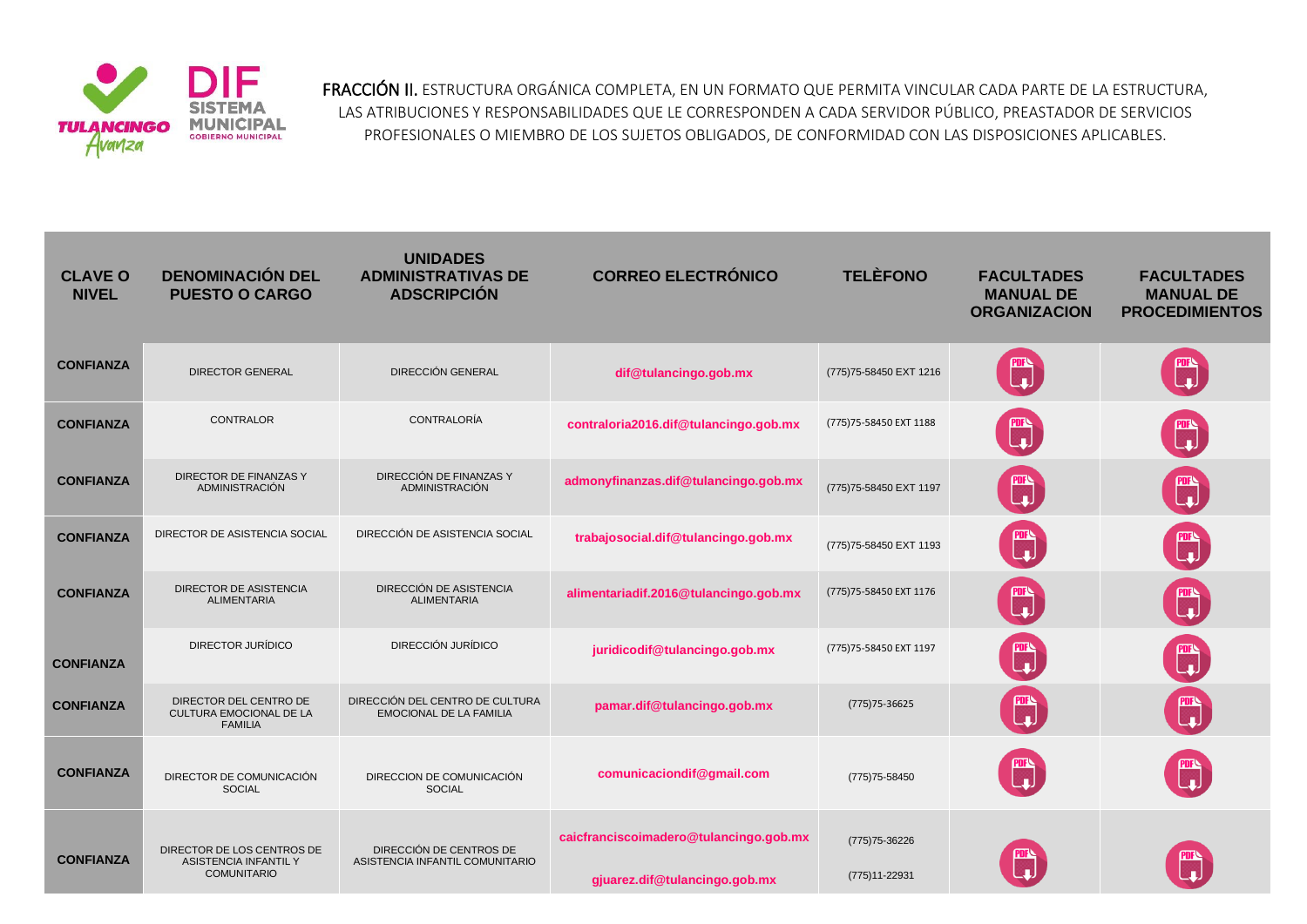| <b>CONFIANZA</b> | DIRECTOR UNIDAD DE PRIMER<br><b>CONTACTO</b>                                  | DIRECCIÓN UNIDAD DE PRIMER<br><b>CONTACTO</b>                 | unidad1contactodif@tulancingo.gob.mx | (775) 75-47585          | ▒           | Ü                                                       |
|------------------|-------------------------------------------------------------------------------|---------------------------------------------------------------|--------------------------------------|-------------------------|-------------|---------------------------------------------------------|
| <b>CONFIANZA</b> | <b>DIRECTOR DEL PARQUE</b><br><b>RECREATIVO EL</b><br>CARACOL                 | DIRECCIÓN DEL PARQUE RECREATIVO<br>EL.<br>CARACOL             | parquecaracol2020@hotmail.com        | (775) 75-47538          | ▒           | $\mathbb{C}$                                            |
| <b>CONFIANZA</b> | DIRECTOR DE LA CASA CLUB DE LA<br><b>TERCERA EDAD</b>                         | DIRECCIÓN DE LA CASA CLUB DE LA<br><b>TERCERA EDAD</b>        | casaclub3aedad.dif@tulancingo.gob.mx | $(775)75 - 52552$       | m.          | $\begin{bmatrix} \mathbf{m} \ \mathbf{u} \end{bmatrix}$ |
| <b>CONFIANZA</b> | DIRECTOR DE LA UNIDAD BÁSICA<br>DE REHABILITACIÓN                             | DIRECCIÓN DE LA UNIDAD BASICA DE<br><b>REHABILITACIÓN</b>     | ubr@tulancingo.gob.mx                | (775) 75-38860          | <b>PDFS</b> | $\begin{bmatrix} \text{PIF} \ \text{L} \ \end{bmatrix}$ |
| <b>CONFIANZA</b> | DIRECTOR DE INFORMATICA                                                       | DIRECCION DE INFORMATICA                                      | maiko_alfa_x@hotmail.com             | (775) 75-58450 EXT 1198 |             | t,                                                      |
| <b>CONFIANZA</b> | DIRECTOR DE INSTITUTO DE<br><b>CAPACITACION Y ASISTENCIA</b><br><b>MEDICA</b> | DIRECCIÓN DE INSTITUTO DE<br>CAPACITACION Y ASISTENCIA MEDICA | icam.dif@tulancingo.gob.mx           | (775) 75-31690          | <b>Pure</b> | nis<br>La                                               |
| <b>CONFIANZA</b> | DIRECTOR DE UNIDAD DE<br>EVALUACION Y DESEMPEÑO                               | DIRECCIÓN UNIDAD DE EVALUACION Y<br><b>DESEMPEÑO</b>          | udeddif@tulancingo.gob.mx            | (775) 75-58450          |             | œ                                                       |